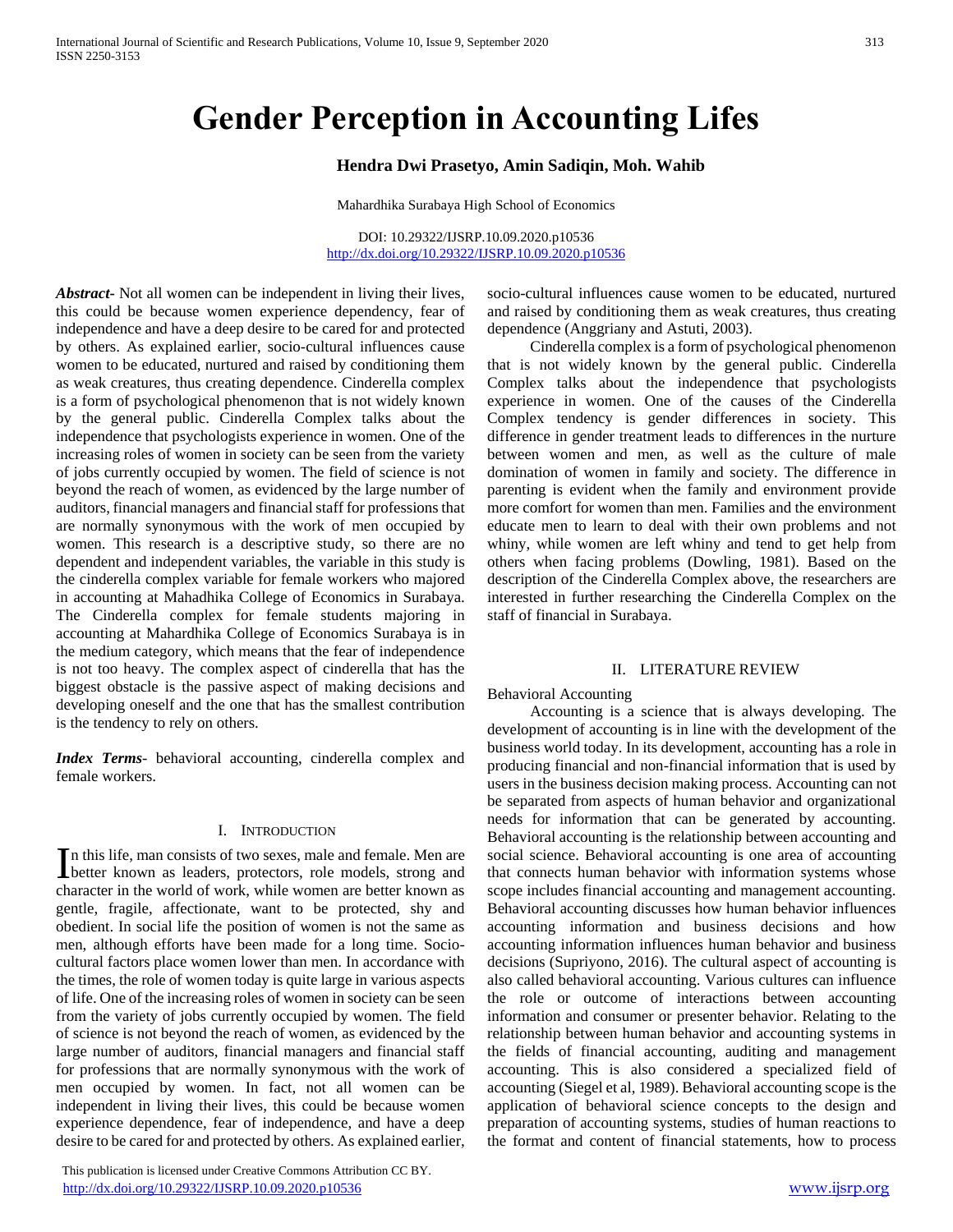information for decision making, the development of reporting techniques to communicate behavioral information to its users and the development of strategies to motivate and influence behavior, aspirations and goals of people who manage organizations (Supriyono, 2016).

# Cinderella Complex

 Cinderella Complex is a popular psychological theory expressed by Dowling based on Honey's psychoanalytic theory, especially women. The Cinderella complex speaks of women's fear of independence. Women tend to be unsure of their own abilities and depend on others, especially those who are stronger than themselves to care for and protect themselves. Cinderella Complex is defined as fear that makes women depressed so that they can utilize their potential, talents and creativity optimally (Dowling, 1981). Cinderella Complex causes women to tend to depend on others who are stronger than themselves and become independent. Most women hate their dependence on others and want independence. Want to be free from the domination of family and men with the status of husband or employer, free to make their own decisions and free to determine what career and profession will be undertaken. The desire to be independent is hampered by feelings of inferiority or lack of trust in one's own abilities (Dowling, 1981). Some of the factors that cause Cinderella Complex in women are care in the family environment (child care for the first six years, child care patterns that are not gender oriented, the need for love that is not fulfilled during childhood and the dominance of parents) and treatment in society ( providing excessive assistance and protection to women, stereotyping women as second-class people in society, independence as nonfeminine behavior and differences in gender treatment in social life). Some aspects of the Cinderella Complex are low self-esteem, fear of losing womanhood, high external locus of control, passivity in making decisions and developing themselves and a tendency to rely on others (Dowling, 1981).

# Previous research

 Some studies that have been carried out by previous researchers related to Cinderella Complex are:

- 1. Zain (2016) the results of his research are based on the perspective of psychoanalysis, Cinderella Complex occurs when women feel inferior not because of the internalization and socialization of gender from their environment. In the perspective of gender development, the Cinderella Complex in women is influenced by local culture that prepares women as weak creatures and unable to become independent creatures.
- Hapsari, et al (2014) in their study showed that in general the Cinderella Complex in UNS students was in the moderate category. This means that the fear of freedom experienced by female students at UNS is not too heavy. The most prominent aspect of the Cinderella Complex for female students at UNS is that it expects direction from others and what is not prominent is dependency on others.
- 3. Oktinisa et al (2017) showed the results that researchers found that there were no significant differences in the tendency of the Cinderella complex in terms of parental perception, in general the Cinderella complex tendency

was very low, finding the most authoritative parenting style. childcare.

- 4. Su and Xue (2010) the conclusion is that more and more people are aware of the Cinderella Complex phenomenon, so that we can find paradigms, especially in women. Its existence reveals the unfair treatment of women so far.
- 5. Sofia et al (2017) found that there was a decrease in the level of Cinderella Complex in Communication Science students at Mulawarman University after being given a one-hour treatment rule and there was no decrease in the level of cinderella complex in Communication. Students study at Mulawarman University who are not given the one-hour treatment rule.
- 6. Zahrawaany et al (2019) shows the results that the research hypothesis is accepted, which can be interpreted that there is a significant negative influence between personal maturity and the tendency of the Cinderella Complex in early adult women. This shows the negative influence between personal maturity and the fearful behavior of women to be independent and explore themselves.

# III. RESEARCH METHODS

 This research is included in quantitative research with a percentage of descriptive research design. The presentation in this study is frequency and percentage (using frequency tables and graphs to provide clarity and understanding of the situation presented (Azwar, 2003). This research is a descriptive study, so there are no dependent variables and independent variables, the variables in this study are variables Cinderella complex in female workers who majored in accounting at the Mahadhika School of Economics, Surabaya. Operational definitions in this study are low self-esteem (related to women's emotions), tendency to rely on others, passive in making decisions and developing themselves, locus of control high external (related to women's emotions) and fear of losing femininity (related to women's cognitive aspects). The sampling technique used in this study was purposive sampling (Arikunto, 2002) with the condition that female workers who majored in accounting, were older than 20 years un and experience the cinderella complex.

 Analyzing data is important in research, the data obtained is then processed further to provide information that can be understood. Knowing about the Cinderella Complex specifically, can be done as follows:

- a. Descriptive statistics with SPSS
- b. Calculate the highest score (number of items x highest item value)
- c. Calculate the lowest score (number of items x lowest item value)
- d. Theoretical Mean (number of items x 2.5)
- e. Calculate standard deviation ((highest score lowest score): 6)
- f. Specify categories (high, medium and low)
- g. Determine the percentage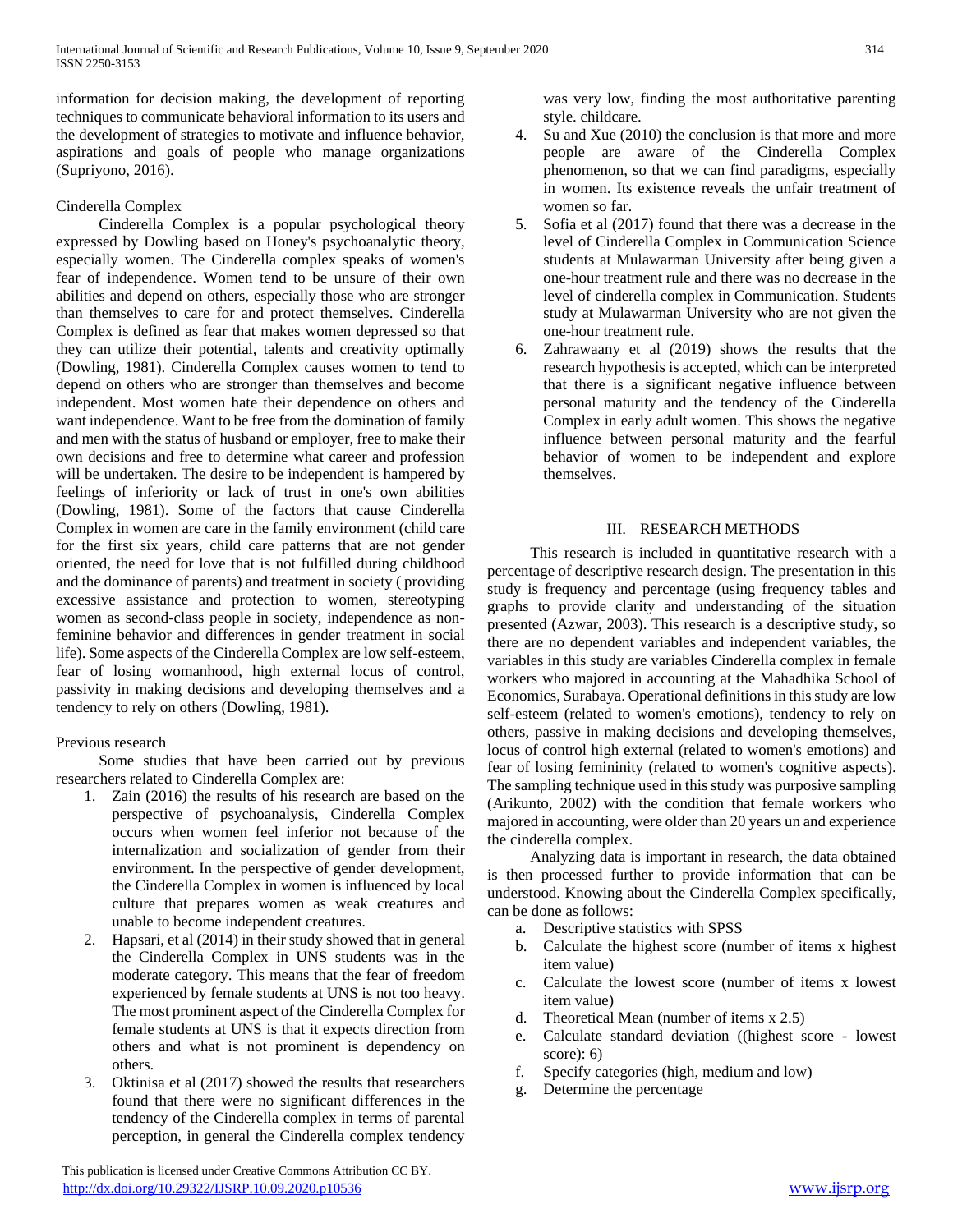## IV. RESULTS

 Cinderella complex descriptive results based on empirical mean aspects in it, can be seen in the table below:

**Table 1. Detailed description of cinderella complex**

| <b>Cinderella</b><br><b>Complex</b><br>The | Category |               |     |  |
|--------------------------------------------|----------|---------------|-----|--|
| aspect                                     | High     | <b>Medium</b> | Low |  |
| Low self-esteem                            | 11%      | 72%           | 17% |  |
| Tendency to rely on others                 | 13%      | 59%           | 28% |  |
| Passive in making decisions                | 21%      | 61%           | 18% |  |
| and developing themselves                  |          |               |     |  |
| High external locus of control             | 12%      | 72%           | 16% |  |
| Fear of losing femininity                  | 11%      | 73%           | 16% |  |

Source: processed data

 Based on the results obtained show that aspects of the ciderella complex consisting of low self-esteem, tendency to rely on others, passivity in making decisions and developing themselves, high external locus of control and fear of losing femininity in this case to female workers who majored in accounting at STIE Mahardhika Surabaya is in the medium category.

**Table 2. Results of a description of cinderella complex**

| Cinderella<br>The<br><b>Complex aspect</b>                           | <b>Hypot</b><br>hetica<br>Mean | Empi<br>rical<br>Mea<br>ning | Num<br>ber<br>οf<br><b>Items</b> | Me<br>an<br>Per<br>Asp<br>ect |
|----------------------------------------------------------------------|--------------------------------|------------------------------|----------------------------------|-------------------------------|
| Low self-esteem                                                      | 17.5                           | 17.2                         | 7                                | 2.45                          |
| Tendency to rely on<br>others                                        | 17.5                           | 16.6                         | 7                                | 2.36                          |
| making<br>Passive in<br>decisions<br>and<br>developing<br>themselves | 12.5                           | 12.7                         | 5                                | 2.54                          |
| High external locus of<br>control                                    | 17.5                           | 17.1                         | 7                                | 2.43                          |
| of<br>losing<br>Fear<br>femininity                                   | 17.5                           | 17.2                         | 7                                | 2.46                          |

Source: data processed

 The Cinderella complex for female workers majoring in accounting at Mahardhika School of Economics Surabaya consists of several aspects, namely low self-esteem, a tendency to rely on others, passivity in making decisions and developing themselves, high external locus of control and fear of losing femininity. The results of calculations per aspect are in accordance with table 2. The results of calculations per aspect produce aspects that have the most constructive passive aspects in making decisions and developing oneself and which has the smallest contribution is the tendency to rely on others.

#### V. CONCLUSION

 Cinderella complex is an unconscious desire to be treated by others, because of the fear of independence that is largely depressed so that women cannot and do not dare to take full advantage of their abilities and creativity. Whereas the Cinderella complex in female workers is psychological dependence that is indicated by a strong desire to be cared for and protected by others, especially men, and the belief that something from the outside will help, this happens to women over the age of 20 years and is being developed. themselves by studying. The Cinderella complex for female students majoring in accounting at Mahardhika College of Economics Surabaya is in the medium category, which means that the fear of independence is not too heavy. The complex aspect of cinderella that has the biggest obstacle is the passive aspect of making decisions and developing oneself and the one that has the smallest contribution is the tendency to rely on others.

#### **REFERENCES**

#### Book

- [1] Arikunto, S., 2006, Research Procedure for Practical Approaches (revised edition VI), Jakarta, Rineka Cipta.
- [2] Azwar, S., 2003, Research Methods, Yogyakarta, Student Library.
- [3] Dowling, C., 1981, Cinderella Complex: Fear of Women for Freedom, Jakarta, Erlangga.
- [4] ., 1995, Challenges of Modern Women: Afraid of Women for Freedom, Interpreting: Santi, W.E., Soekanto, Jakarta, Erlangga.
- [5] Nurhayati, E., 2012, Women's Psychology in Various Perspectives, Yogyakarta, Student Library.
- [6] Siegel, G., and H.R. Marconi, 1989, Behavioral Accounting, South Western Publishing, Co. Cincinnati, OH.
- [7] Supriyono, R.A., 2016, Behavioral Accounting, First Printing, Yogyakarta, UGM Press.

#### Journals

- [8] Anggriany, N., and Y.D.Astuti, 2003, Relationship between Parenting Gender Thinking and Cinderella Complex, Psychology, No.16, July, 2003, P.41-51.
- [9] Fitriani, A., R.Arjanggi and Rohmatun, 2010, Perceptions of the System of Educating Permissive Parents with Cinderella Complex in Female Students, Journal of Projection Psychology, Vol. 5, No.2, p. 28-38.
- [10] Hapsari, A.D, M.I.Mabruri and R.Hendriyani, 2014, Cinderella Complex for Students at Semarang State University, Journal of Developmental and Clinical Psychology, Vol. 3, No.1, October, pp.5-12.
- [11] Iswantiningrum, F.D.P., 2013, Relationship Between Personality Maturity and Tendency of Cinderella Complex in Students in Women's Dormitory, Surabaya State University, Journal of Student Psychology, Vol.2, No.1, Pp. 1-7.
- [12] Oktinisa, T.F., Rinaldi and T. Hermaleni, 2017, Tendency of Cinderella Complex in Female Students Viewed from Parenting Perception, Journal of Actual Psychological Research (RAP) UNP, Vol.8, No.2, November, Pp.211-222.
- [13] Santoso, A.A., A. Rustam and E.A., Setiowati, 2008, Maturity of Religion and Cinderella Complex in the Faculty of Psychology at UNISSULA, Journal of Projection Psychology, Vol. 3, No.1, p. 9-17.
- [14] Sofia, L., N.Mulyana, ALFirma and A.Verlanda, 2017, One Hour Regulation as Independent Regulations for Students with Cinderella Complex, Psychostudia: Journal of Psychology, Vol.6, No.1, Juni, P.10.10-16.
- [15] Su, T., and Q.Sue, 2010, Analysis of Cinderella Transitions in Women's Social Status Comparing with Ugly Betty, Journal of Language Teaching and Research, Vol.1, No.5, September, P.746-752.
- [16] Zahrawaany, T.A., and S.S. Fasikhah, 2019, The Effect of Personal Maturity with the Tendency to Cinderella Complex in Early Adult Women, Journal of Cognicia, Vol.7, No.1, P.139-152.